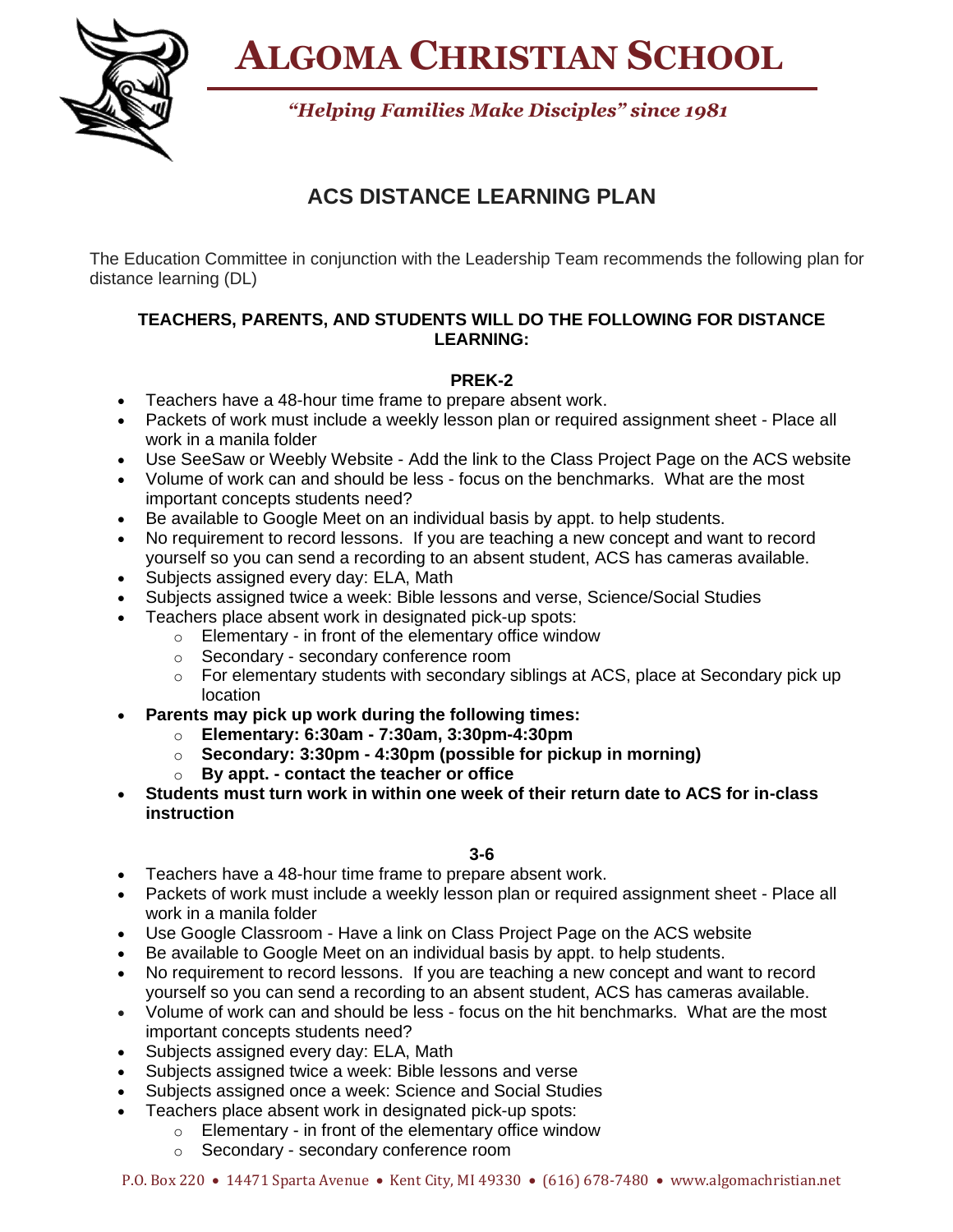- o For elementary students with secondary siblings at ACS, place at Secondary pick up location
- **Parents may pick up work during the following times:**
	- o **Elementary: 6:30am - 7:30 am, 3:30pm-4:30pm**
	- o **Secondary: 3:30pm - 4:30pm (possible for pickup in morning)**
	- o **By appt. - contact the teacher or office**
- **Students must turn work in within one week of their return date to ACS for in-class instruction**

### **7-8**

- Teachers have a 48-hour time frame to prepare absent work.
- Be available to Google Meet on an individual basis by appt to help students
- No requirement to record lessons. If you are teaching a new concept and want to record yourself so you can send a recording to an absent student, ACS has cameras available.
- Place all work in a manila folder or post in Google Classroom must include a weekly lesson plan or required assignment sheet
- Volume of work can and should be less focus on the hit benchmarks. What are the most important concepts students need?
- Subjects assigned every day: Math
- Subjects assigned 3 times a week: ELA
- Subjects assigned twice a week: Bible, 8th Grade Spanish
- Subjects assigned once a week: Science and Social Studies
- When necessary, teachers place absent work in designated pick-up spots:
	- o Secondary secondary conference room
- **Parents may pick up work during the following times:**
	- o **Secondary: 3:30pm - 4:30pm (possible for pickup in morning)**
	- o **By appt. - contact the teacher or office**
- **Students must turn work in within one week of their return date to ACS for in-class instruction**

#### **9-12**

- Teachers have a 48-hour time frame to prepare absent work.
- Be available to Google Meet on an individual basis by appt to help students
- No requirement to record lessons. If you are teaching a new concept and want to record yourself so you can send a recording to an absent student, ACS has cameras available.
- Place all work in a manila folder or post in Google Classroom must include a weekly lesson plan or required assignment sheet
- All classes, including electives, must provide enough instruction to absent students to meet objectives per unit missed in order to pass the unit evaluation
- When necessary, teachers place absent work in designated pick-up spots:
	- o Secondary secondary conference room
- **Parents may pick up work during the following times:**
	- o **Secondary: 3:30pm - 4:30pm (possible for pickup in morning)**
	- o **By appt. - contact the teacher or office**
- **Students must turn work in within one week of their return date to ACS for in-class instruction**